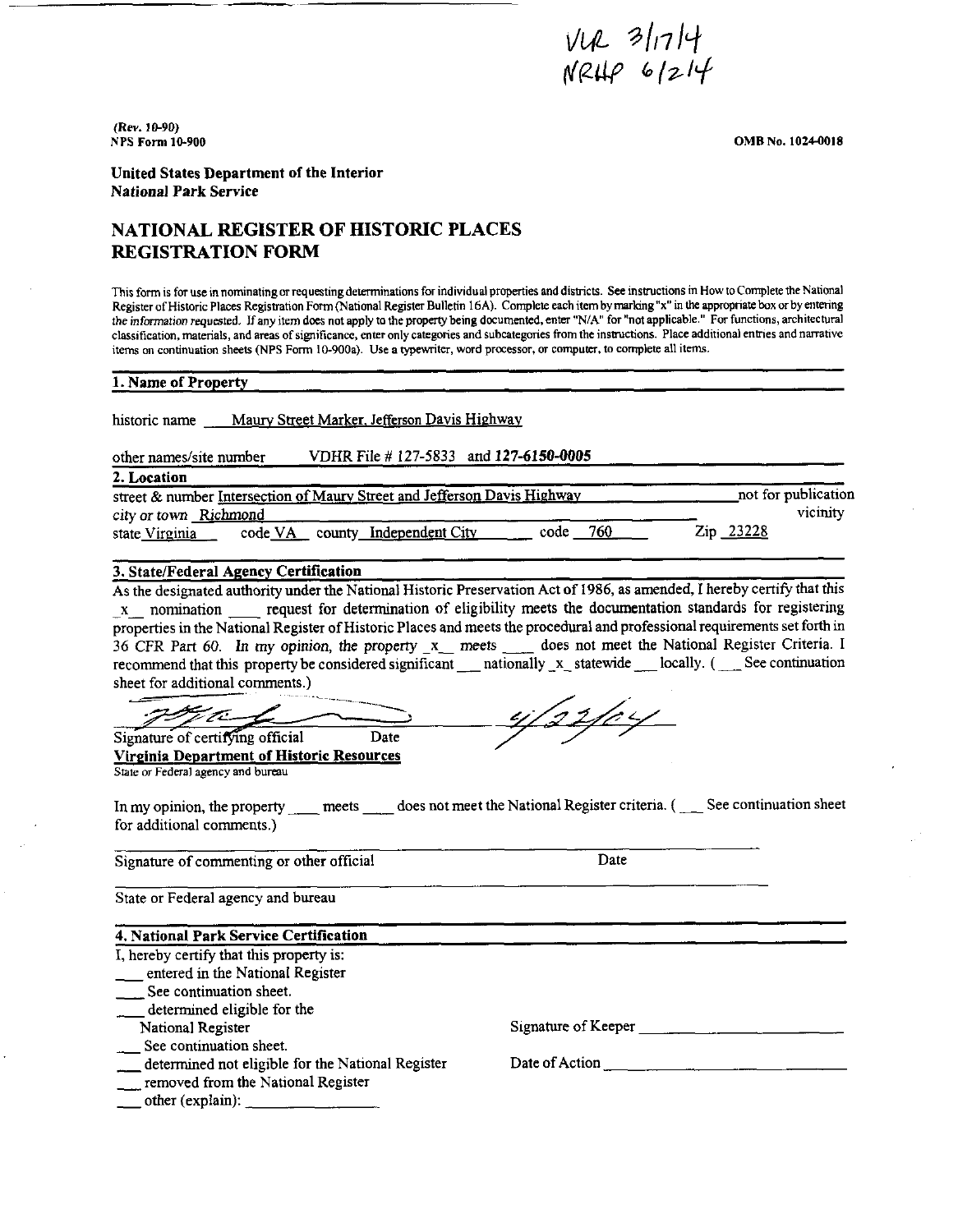NPS Form I 0-900 (Rev. 10-90) U. S. Department of the Interior National **Park** Service

**Maury Street Marker, Jefferson Davis Highway City of Richmond, VA** 

# **5. Classification**

**Ownership of Property (Check as many boxes as apply)** 

- $X$  private
- $\frac{1}{\sqrt{2}}$  public-local
- \_\_ public-State
- \_\_ public-Federal

### **Category of Property** (Check only one box)

- $\rule{1em}{0.15mm}$  building(s)
- district
- \_\_\_\_ site
- structure
- $\overline{X}$  object

#### **Number of Resources within Property**

Contributing Noncontributing

| O | buildings  |
|---|------------|
|   | sites      |
|   | structures |
|   | objects    |
|   | Total      |

Number of contributing resources previously listed in the National Register \_ \_\_

### Name of related multiple property listing: The Commemorative Markers Placed by the UDC along the Jefferson **Davis Highway in Virginia 1913-1947**

#### **6. Function or Use**

| Historic Functions (Enter categories from instructions)       |                                                           |
|---------------------------------------------------------------|-----------------------------------------------------------|
| Cat: Recreation & Culture                                     | Sub: Monument/marker                                      |
|                                                               |                                                           |
|                                                               |                                                           |
|                                                               | Cat: Recreation & Culture ______ Sub: ___ Monument/marker |
| <b>Current Functions (Enter categories from instructions)</b> |                                                           |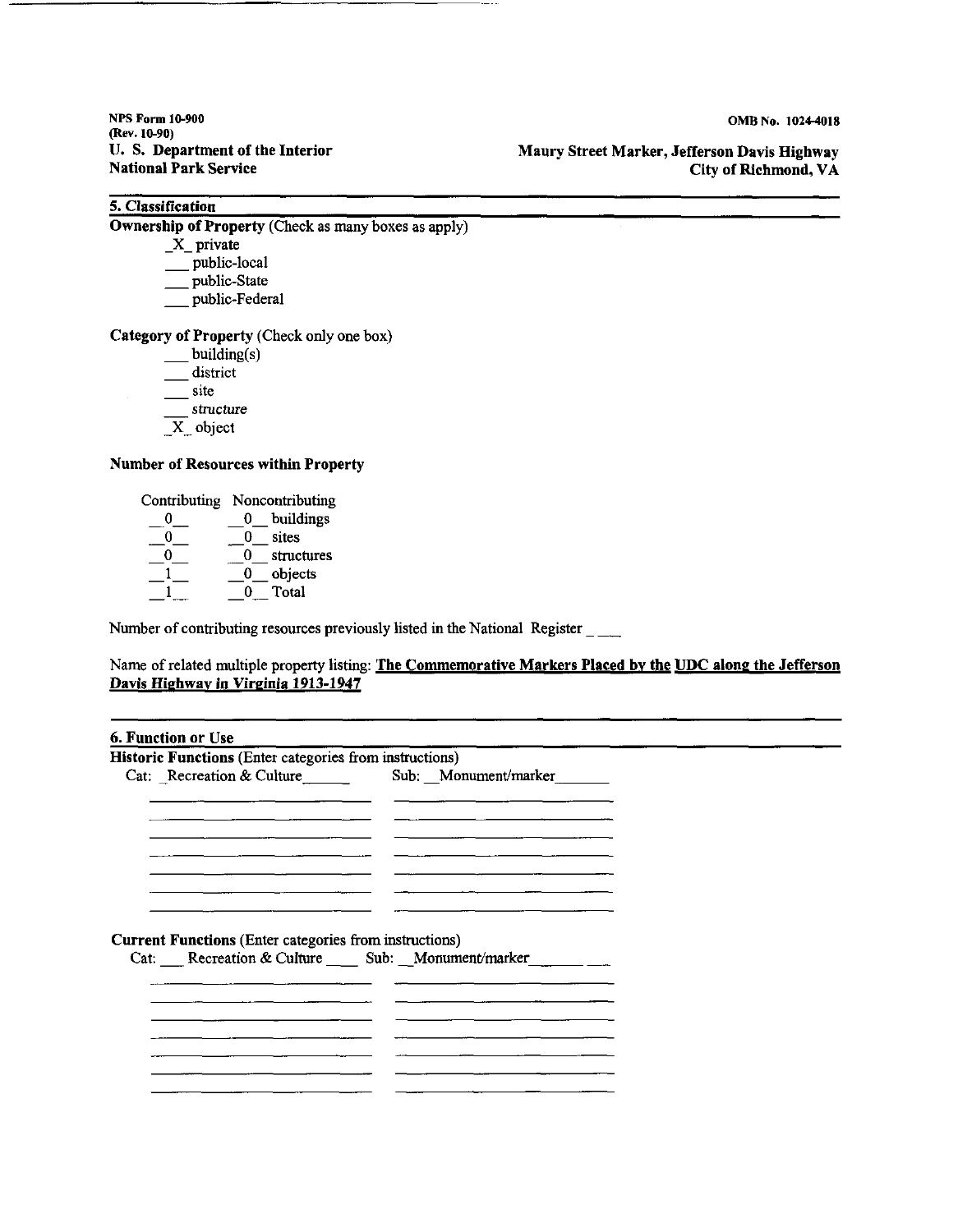NPS Form 10-900 (Rev. 10-90) U. S. Department of the Interior National Park Service

Maury Street Marker, Jefferson Davis Highway City of Richmond, VA

|                                                |         | Architectural Classification (Enter categories from instructions) |  |  |  |
|------------------------------------------------|---------|-------------------------------------------------------------------|--|--|--|
| N/A                                            |         |                                                                   |  |  |  |
|                                                |         |                                                                   |  |  |  |
|                                                |         |                                                                   |  |  |  |
|                                                |         |                                                                   |  |  |  |
|                                                |         |                                                                   |  |  |  |
| Materials (Enter categories from instructions) |         |                                                                   |  |  |  |
| foundation N/A<br>roof                         | N/A     |                                                                   |  |  |  |
| walls                                          | N/A     |                                                                   |  |  |  |
| other                                          | Granite |                                                                   |  |  |  |

**Narrative Description** (Describe the historic and current condition of the property on one or more continuation sheets.)

## **8. Statement of Significance**

**Applicable National Register Criteria** (Mark "x" in one or more boxes for the criteria qualifying the property for National Register listing)

| $X_A$                                    | Property is associated with events that have made a significant contribution to the broad patterns of |
|------------------------------------------|-------------------------------------------------------------------------------------------------------|
|                                          | our history.                                                                                          |
| $\mathbf{B}$                             | Property is associated with the lives of persons significant in our past.                             |
| $\overline{\phantom{a}}^{\phantom{a}}$ C | Property embodies the distinctive characteristics of a type, period, or method of construction or     |
|                                          | represents the work of a master, or possesses high artistic values, or represents a significant and   |
|                                          | distinguishable entity whose components lack individual distinction.                                  |
| $\mathbf{D}$                             | Property has yielded, or is likely to yield information important in prehistory or history.           |
|                                          |                                                                                                       |

**Criteria Considerations** (Mark "X" in all the boxes that apply.)

A owned by a religious institution or used for religious purposes.

- B removed from its original location.
- C a birthplace or a grave.
- $D$  a cemetery.
- $E$  a reconstructed building, object or structure.
- X F a commemorative property.
- G less than 50 years of age or achieved significance within the past 50 years.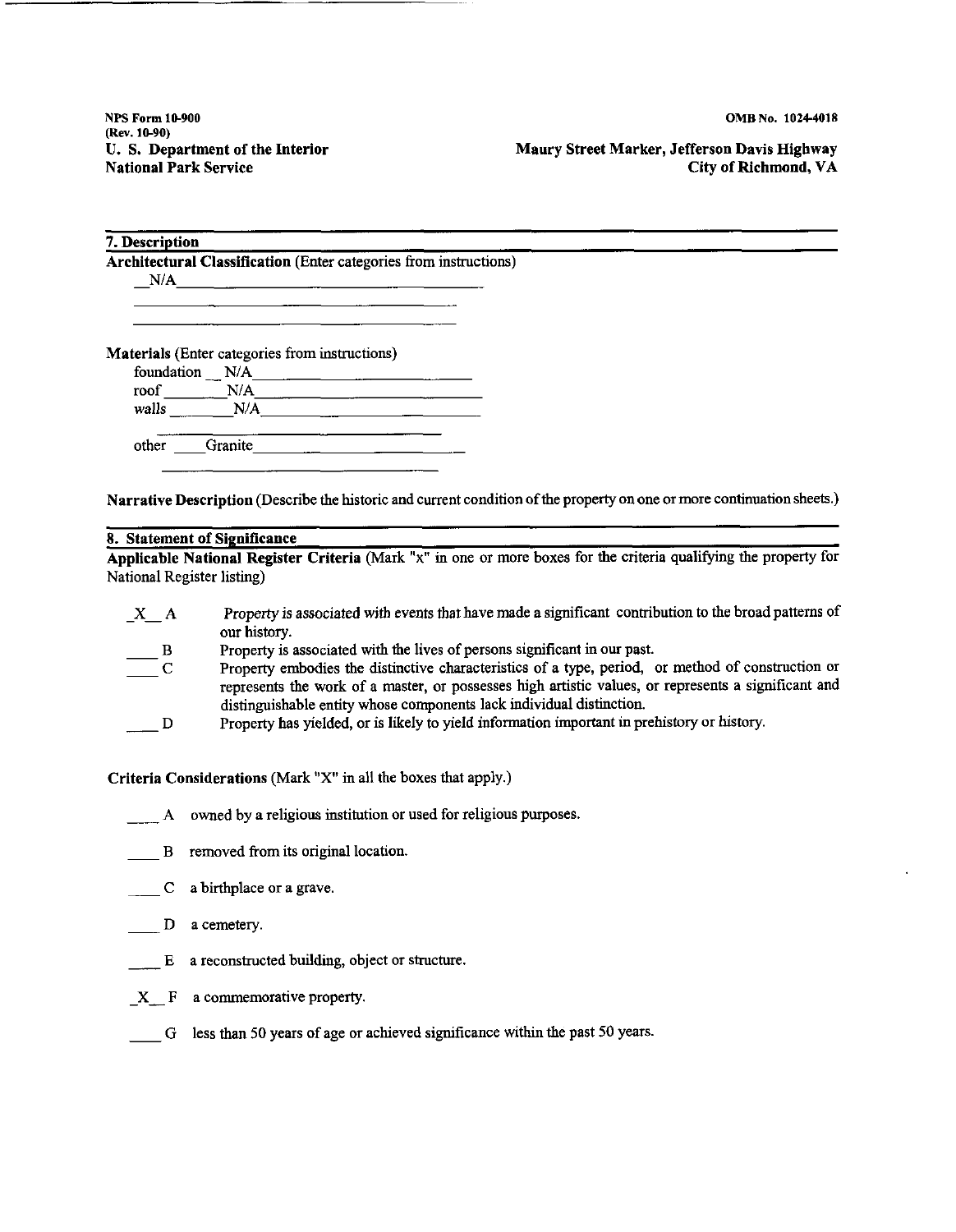NPS Form I 0-900 (Rev.10-90) U. S. Department of the Interior National Park Service

**Maury Street Marker, Jefferson Davis Highway City of Richmond, VA** 

|                        | Areas of Significance (Enter categories from instructions)                                                         |  |  |
|------------------------|--------------------------------------------------------------------------------------------------------------------|--|--|
|                        | $\begin{tabular}{c} \textbf{ -} Transportation \end{tabular}$                                                      |  |  |
|                        | Social History<br>Social History                                                                                   |  |  |
|                        | Period of Significance 1913 - 1947                                                                                 |  |  |
| Significant Dates 1935 |                                                                                                                    |  |  |
|                        | Significant Person (Complete if Criterion B is marked above)<br>N/A                                                |  |  |
|                        |                                                                                                                    |  |  |
|                        | Architect/Builder N/A<br>Marchitect/Builder N/A                                                                    |  |  |
|                        | Narrative Statement of Significance (Explain the significance of the property on one or more continuation sheets.) |  |  |
|                        |                                                                                                                    |  |  |

#### **9. Major Bibliographical References**

#### **Bibliography**

( Cite the books, articles, and other sources used in preparing this form on one or more continuation sheets.) **Previous documentation on file** (NPS) preliminary determination of individual listing (36 CFR 67) has been **requested.**  \_ previously listed in the National Register **Example 2** previously determined eligible by the National Register designated a National Historic Landmark

- $\frac{1}{2}$  recorded by Historic American Buildings Survey #
- recorded by Historic American Engineering Record  $#$

#### **Primary Location of Additional Data**

- \_ X \_ State Historic Preservation Office
- \_\_ Other State agency
- \_\_ Federal agency
- \_\_ Local government
- **University**
- **\_X\_** Other

Name of repository: \_\_ United Daughters of the Confederacy, 328 North Boulevard, Richmond, VA 23220-4057

## **10. Geographical Data**

Acreage of Property Less than one acre

**UTM References** (Place additional UTM references on a continuation sheet)

Zone Easting Northing **1** 18 283580 4154350 Zone Easting Northing 2 See continuation sheet.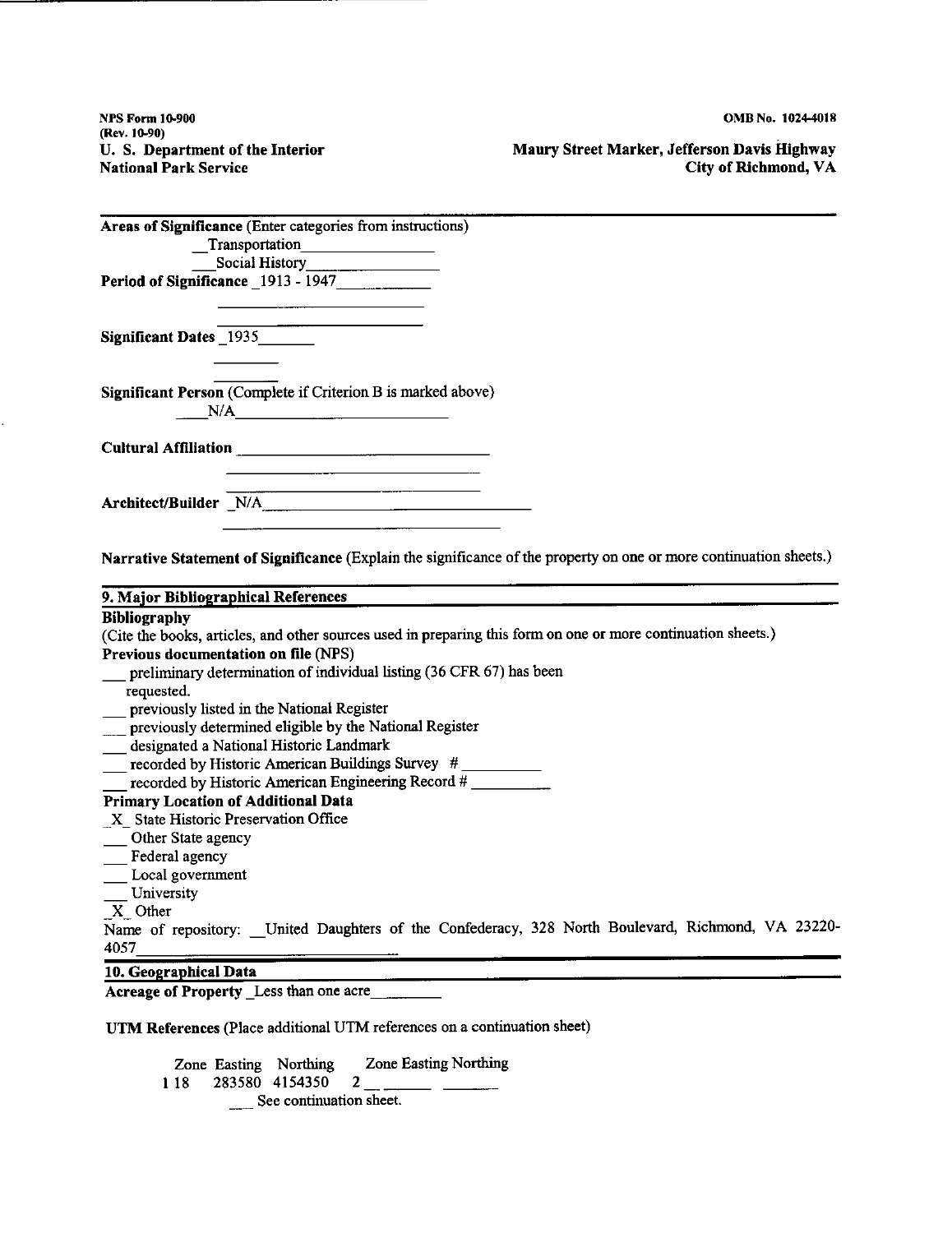**Maury Street Marker, Jefferson Davis Highway City of Richmond, VA** 

#### **Verbal Boundary Description** (Describe the boundaries of the property on a continuation sheet.)

**Boundary Justification** (Explain why the boundaries were selected on a continuation sheet.)

| 11. Form Prepared By                                                                                                                                                                      |  |
|-------------------------------------------------------------------------------------------------------------------------------------------------------------------------------------------|--|
| name/title: Ruth D. Snead (with Department of Historic Resources staff)                                                                                                                   |  |
|                                                                                                                                                                                           |  |
|                                                                                                                                                                                           |  |
|                                                                                                                                                                                           |  |
| <b>Additional Documentation</b><br>Submit the following items with the completed form:                                                                                                    |  |
| <b>Continuation Sheets</b>                                                                                                                                                                |  |
| <b>Maps</b><br>A USGS map (7.5 or 15 minute series) indicating the property's location.<br>A sketch map for historic districts and properties having large acreage or numerous resources. |  |
| <b>Photographs</b><br>Representative black and white photographs of the property.                                                                                                         |  |
| Additional items (Check with the SHPO or FPO for any additional items)                                                                                                                    |  |
| <b>Property Owner</b>                                                                                                                                                                     |  |

| (Complete this item at the request of the SHPO or FPO.)<br>name Elliott Grays #1877 United Daughters of the Confederacy, c/o Ruth D. Snead |                           |
|--------------------------------------------------------------------------------------------------------------------------------------------|---------------------------|
| street $&$ number 1318 Devers Road                                                                                                         | telephone 804-285-3690    |
| city or town Richmond                                                                                                                      | state $VA$ zip code 23226 |

Paperwork Reduction Act Statement: This information is being collected for applications to the National Register of Historic Places to nominate properties for listing or determine eligibility for listing, to list properties, and to amend existing listings. Response to this request is required to obtain a benefit in accordance with the National Historic Preservation Act, as amended (16 U.S.C. 470 et seq.).

Estimated Burden Statement: Public reporting burden for this form is estimated to average 18.1 hours per response including the time for reviewing instructions, gathering and maintaining data, and completing and reviewing the form. Direct comments regarding this burden estimate or any aspect of this form to the Chief, Administrative Services Division, National Park Service, P.O. Box 37127, Washington, DC 20013-7127; and the Office of Management and Budget, Paperwork Reductions Project (l 024-0018), Washington, DC 20503.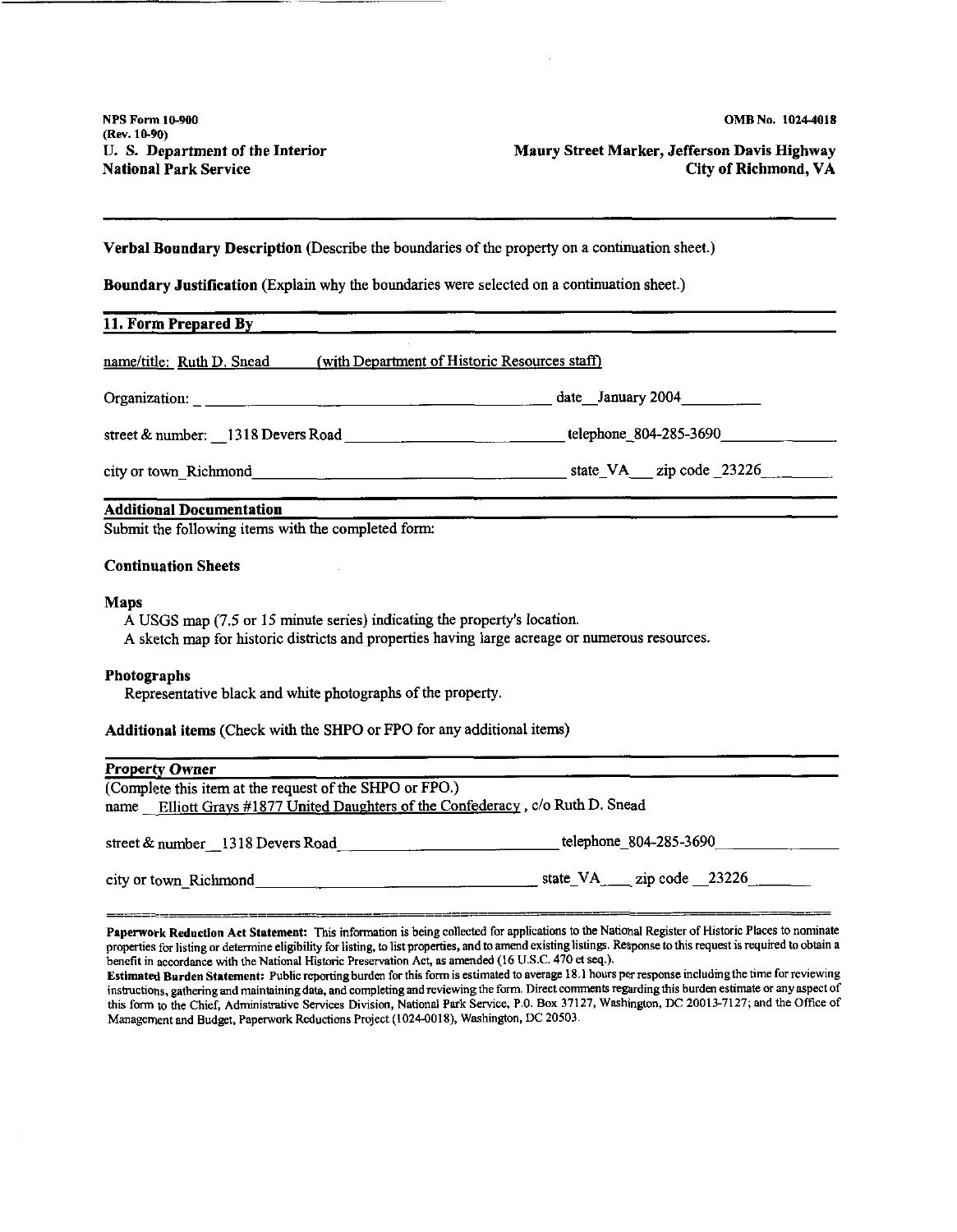**NPS Form 10-900-a**  (8-86) United States Department of the Interior National Park Service

**National Register of Historic Places Continuation Sheet** 

**Maury Street Marker, Jefferson Davis Highway City of Richmond, VA** 

Section **7** Page 1

## **Summary Description:**

The Maury Street Marker for the Jefferson Davis Highway is located in South Richmond, just south of the intersection of Maury Street and Jefferson Davis Highway (U.S. 1), on the west side of the highway. The 45-inch inscribed granite marker is one of sixteen erected in Virginia along the Jefferson Davis Highway between 1927 and 1947. The Jefferson Davis Highway was a nation-wide memorial project of the United Daughters of the Confederacy conceived in 1913 and continuing until 1947 when the highway's terminal marker was placed in Arlington, Virginia.

## **Detailed Description:**

The Maury Street Marker is an inscribed granite slab with smooth flat faces and rough-cut edges. The gray granite marker is 45 inches tall, 25 inches wide and 9 inches thick. The inscription on the marker reads:

#### JEFFERSON DAVIS HIGHWAY ERECTED BY ELLIOTT GRAYS CHAPTER UNITED DAUGHTERS OF THE CONFEDERACY 1935

The granite marker is set in a grassy median on the west side of U.S. Route 1, between the sidewalk and the road within the existing highway right-of-way. The inscription faces east.

**Integrity:** The Maury Street Marker is one of 16 erected in Virginia. It retains its integrity of location, setting, design, materials, workmanship, feeling and association. The Maury Street marker is in its original location along U.S. Route 1, the route of most of the old Jefferson Davis Highway through Virginia. Although the surroundings of the marker have changed since 1935 it retains its historic association with the highway and its setting has not been overwhelmed by new construction or signs. The design of the marker has not changed in the years since its erection and there has been no loss of its original fabric or features so that its integrity of materials is also intact. The integrity of workmanship is intact and has not been altered in the years since 1935. The marker's integrity of feeling is intact; it retains a simple dignity as befits a memorial and the feeling of an earlier age of travel when such markers were more easily seen and appreciated by the passing public. Finally, the marker retains integrity of association, conveying its origins as a historic memorial and clearly identified with the efforts of the United Daughters of the Confederacy to commemorate President Jefferson Davis with a highway.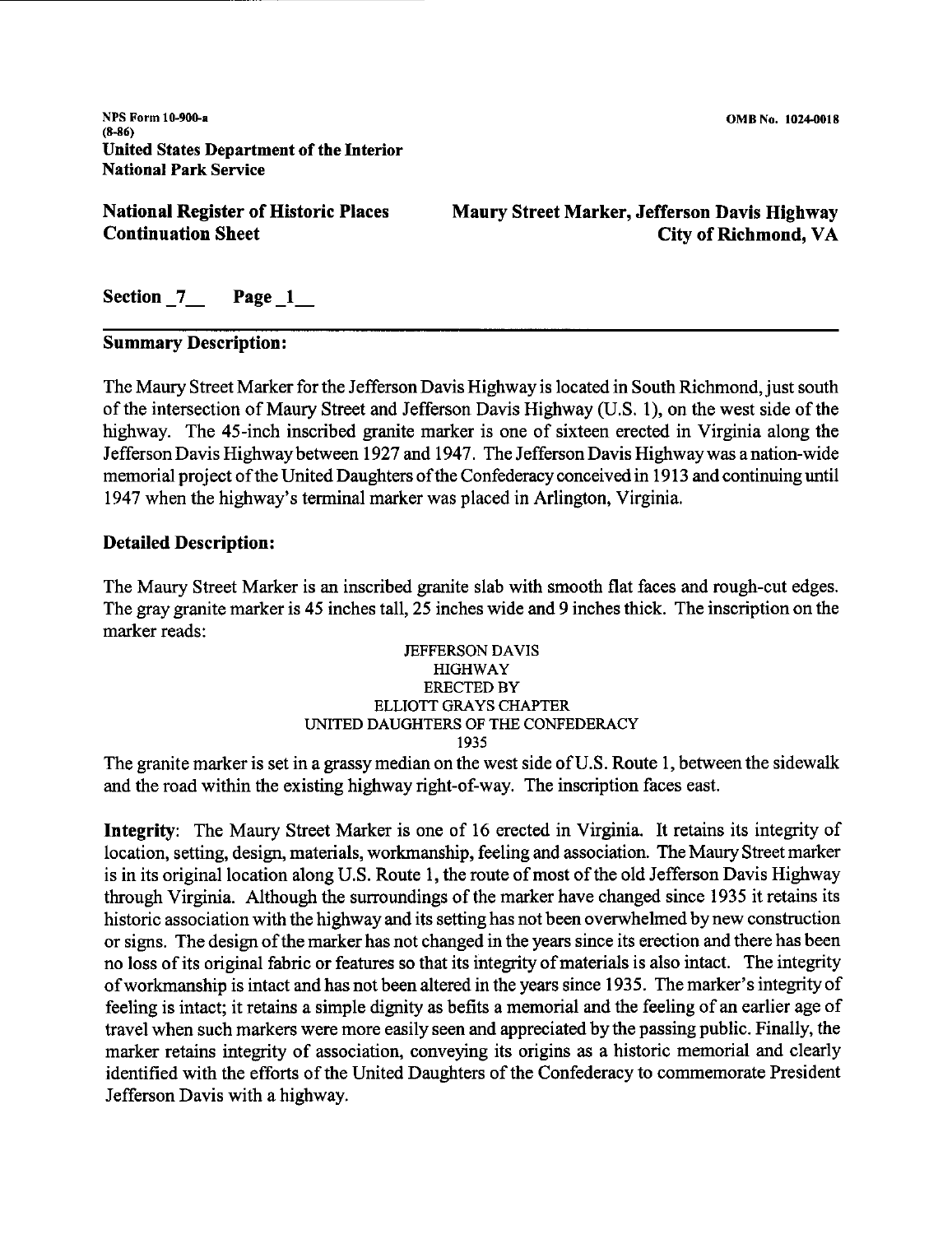**NPS Form 10.900.-a**  (8-86) United States Department of the Interior National Park Service

**National Register of Historic Places Continuation Sheet** 

**Maury Street Marker, Jefferson Davis Highway City of Richmond, VA** 

Section 8 Page 2

## **8. Summary Statement of Significance**

The Maury Street Marker for the Jefferson Davis Highway is one of sixteen Virginia markers erected along the Jefferson Davis Highway between 1927 and 1947 as a memorial to Jefferson F. Davis, first and only president of the Confederate States of America. The markers in Virginia were paid for, erected and maintained by the United Daughters of the Confederacy through local chapters or state or regional divisions. This activity in Virginia was replicated in the other former Confederate states and was a part of a cross-country route mapped as the Jefferson Davis Highway and promoted by the UDC through educational brochures and travel publications. The Jefferson Davis Highway was one of about 250 named highways developed and promoted between 1913 and 1925 during the country's earliest period of cross-country highway development. The establishment of the Jefferson Davis Highway, the erection of markers honoring the Confederate president, and the publication of maps and educational brochures about the locations through which the cross-country route passed is considered by the UDC to be one of its greatest undertakings.

## **Criteria Statement:**

The Maury Street Marker for the Jefferson Davis Highway is eligible for listing in the National Register of Historic Places under the Multiple Property Documentation form, **The Commemorative Markers Placed by the United Daughters of the Confederacy on the Jefferson Davis Highway in Virginia, 1913- 1947.** The MPD and the markers nominated under it meet Criterion A in the areas of Transportation and Social History because of their association with the period of "named highways" in U.S. history from 1913 through 1925 and because they represent a significant achievement for a women's organization. The MPD and the markers included within it have statewide significance in the area of transportation and social history.

**Criteria Consideration:** The Maury Street Marker meets Criteria Consideration F. The marker is primarily commemorative, yet it possesses symbolic value and its own historical significance as part of this early attempt to mark a cross-country highway as a memorial to the first and only President of the Confederate States of America.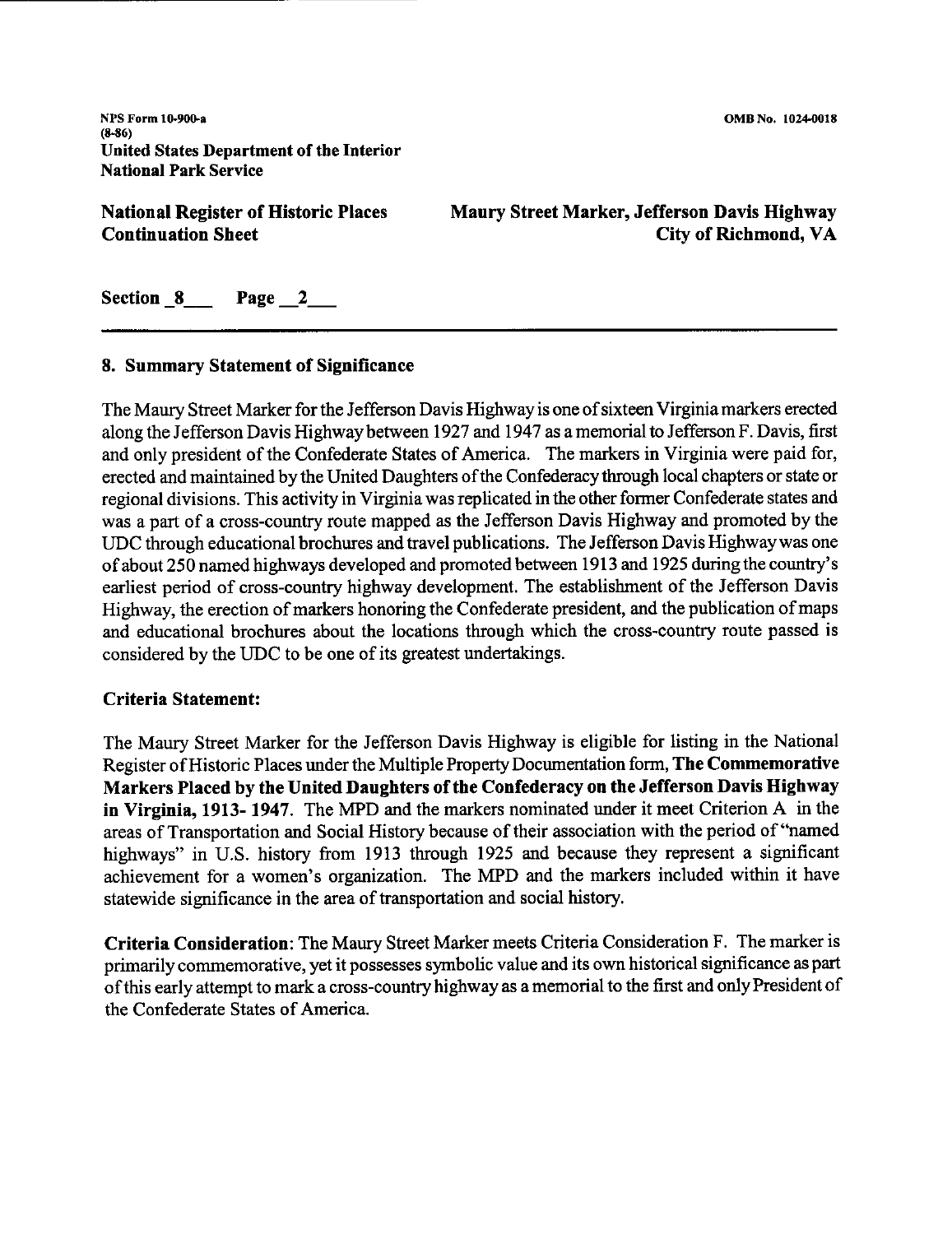**NPS Form 10-900-a**   $(8-86)$ **United** States **Department of the Interior National Park** Service

**National Register of Historic Places Continuation Sheet** 

**Maury Street Marker, Jefferson Davis Highway City of Richmond, VA** 

**Section \_8\_ Page \_3\_** 

## Detailed Background

Mrs. Alexander B. White, President General of the United Daughters of the Confederacy, conceived the idea for the Jefferson Davis Memorial Highway in 1913, following the establishment of the Lincoln Highway earlier that year. From 1913 until about 1925, it was common for private organizations to identify a route, give it a name and promote its use and improvement. The Jefferson Davis Highway extends coast to coast from Arlington, Virginia to San Diego, CA, a distance of 3,417 miles. The highway then continues north up the Pacific coast to the Canadian border.

The Virginia section of the highway extends from the Potomac River Bridge at Arlington, through Fredericksburg, Richmond and Petersburg to the North Carolina boundary, a distance of 235 miles, generally following U.S. routes 1/301, then U.S. Route 58 west and U.S. Route 15 south into North Carolina. Virginia's General Assembly designated U.S. Route I as the Jefferson Davis Memorial Highway in March of 1922.

The Maury Street Marker is associated with the Jefferson Davis Highway's period of significance from 1913 through 1947. The UDC first proposed the idea for a Jefferson Davis Highway in 1913 and placed the highway's eastern terminal marker in Arlington, Virginia, in 1947, after many years of trying to erect a marker in Washington, DC. The Elliott Grays Chapter #1877 of the UDC erected the Maury Street Marker in 1935 with the support of a joint resolution on May 16, 1935, by Richmond's city council.

The Elliott Grays Chapter took its name from Company I of the Sixth Virginia Infantry, the Elliott Grays, a Civil War militia unit organized in Chesterfield County. The chapter continues to maintain the Maury Street Marker.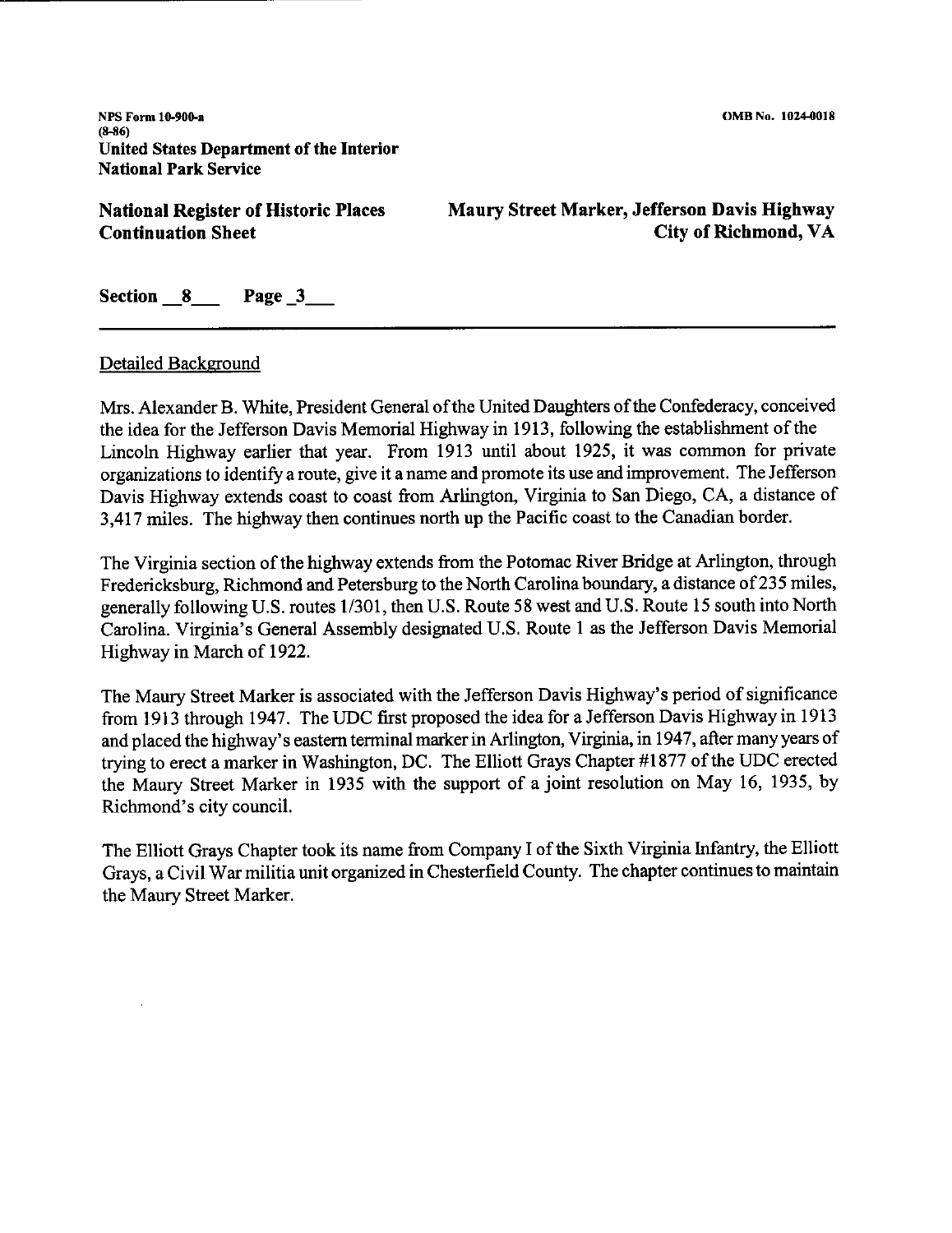**NPS Form 10-900-a** (8-86) United States Department of the Interior National Park Service

**National Register of Historic Places Continuation Sheet** 

**Maury Street Marker, Jefferson Davis Highway City of Richmond, VA** 

**Section \_9, 10** \_ **Page \_4\_** 

## **Major Bibliographical References**

The History of the United Daughters of the Confederacy. Vol. I and II. Reprinted under the authority granted in Convention assembled at Orlando, FL, 1993.

Jefferson Davis Highway Markers 1998, Volume II. Jan Hobbs, General Chairman Jefferson Davis Highway Committee.

Report ofVirginia Director Jefferson Davis Highway. Mrs. B. A. Blenner. Virginia Division Minutes of the 40<sup>th</sup> Annual Convention, October 1-4, 1935.

The United Daughters of the Confederacy Magazine. July 1947 and September 1994.

"Virginia Division United Daughters of the Confederacy Jefferson Davis Highway Markers". October 2000. Brochure published by the United Daughters of the Confederacy.

Weingroff, Richard F. Jefferson Davis Memorial Highway. Information Liaison Specialist in the Federal Highway Administration Office of the Associate Administrator for Program Development.

## **Verbal Boundary Description**

The Maury Street Marker sits on the west side of U.S. Route 1 (Jefferson Davis Highway), just south of the intersection of Maury Street and Route 1 in the grassy right-of-way between the highway and the sidewalk in the 400 block of Jefferson Davis Highway.

## **Boundary Justification**

The boundary of the nominated property includes only the marker itself.